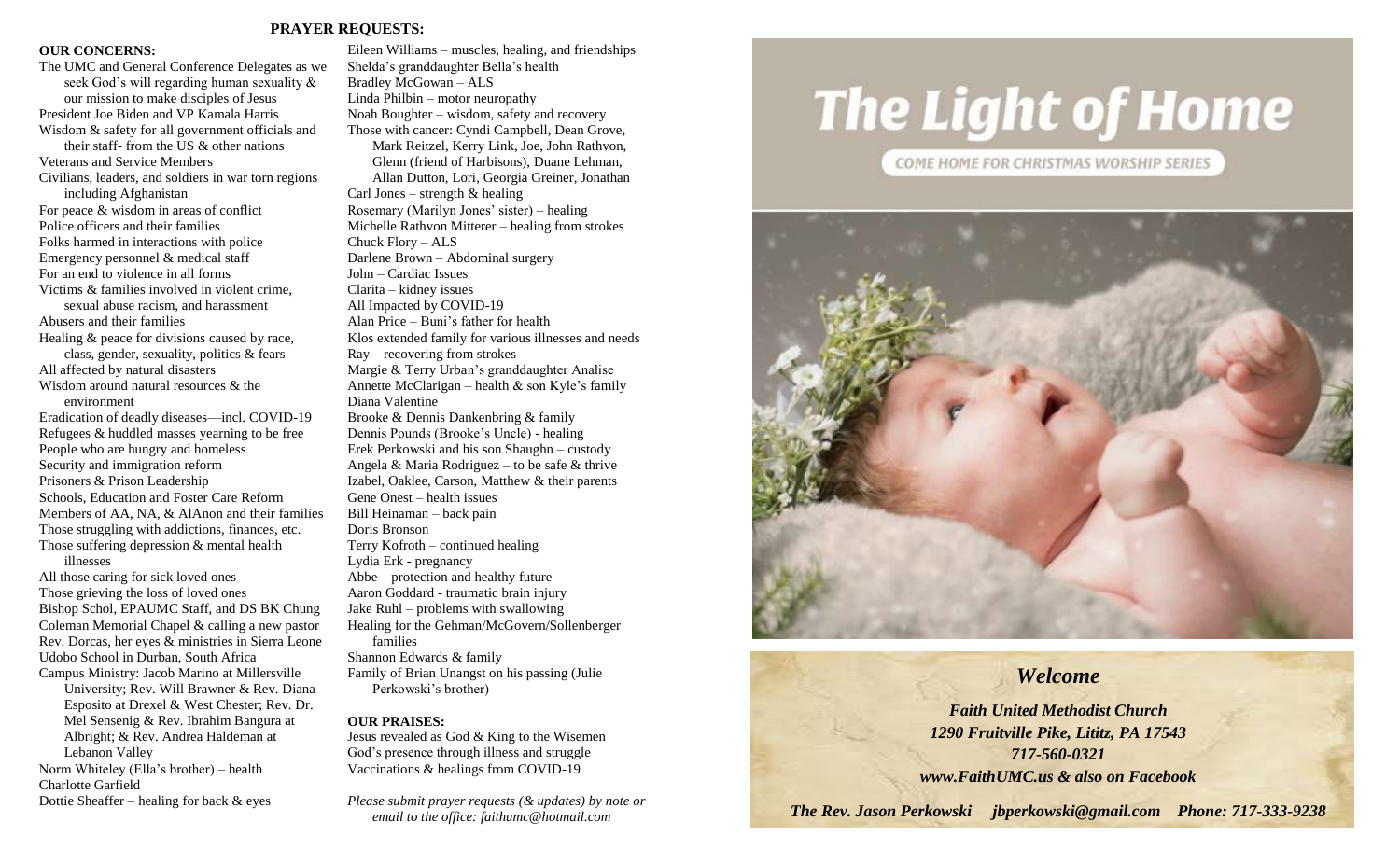## *Faith United Methodist Church*



**January 2, 2022 at 10:30 AM – 2<sup>nd</sup> Sunday after Christmas – Celebrating Epiphany** 

**ELCOME:** We gather together to worship God: The Father, The Son, & the Holy Spirit. We celebrate that The Holy Spirit came upon the Virgin Mary, the Word of God became flesh within her, & on Christmas night some 2021 years ago she brought the only begotten Son, Jesus, into the world. You are welcome in this space to celebrate this miracle no matter who you are; from where you have come; what experiences, struggles or gifts you bring; or the questions, doubts & beliefs you carry. Together, we seek to honor & understand the gift of the Christ Child! We are so glad you are here! *W*

#### **OUR OFFERINGS OF PRAYERS, PRESENCE, GIFTS, SERVICE & WITNESS**

*There are offering plates by the doors to the sanctuary and the altar. You may also give online or by mail.*

**GREETINGS & ANNOUNCEMENTS Michelle Bame & Pastor Jason**

*If you're worshipping online, please 'sign in' by commenting on the video & post prayer requests, too.*

#### **A TIME FOR CENTERING & PRAYER**

**\*CALL TO WORSHIP Pastor Jason & God's People**

Sing aloud with gladness: **God is gathering the people!** From the farthest parts of the earth we come: **All who struggle; all who labor with new life!** Those who are weeping, God will console; **Those who get lost find a clear path home.** Let us worship the God who gathers us!

Rev. Bonnie Tarwater, *UCC's Worship Ways*, <http://www.ucc.org/worship/worship-ways>

| *HYMN                   | What Child Is This                                                            | <b>UMH #219</b>   |
|-------------------------|-------------------------------------------------------------------------------|-------------------|
| <b>SCRIPTURE LESSON</b> | Psalm 72:1-7, 10-14<br>This is the Word of the Lord $-$ Thanks be to God!     | Lisa Baker        |
| *HYMN                   | <i>The First Noel</i>                                                         | <b>UMH #245</b>   |
| <b>CHILDREN'S TIME</b>  |                                                                               |                   |
| <b>SCRIPTURE LESSON</b> | <b>John 1:1-18</b><br>This is the Word of the Lord $-$ Thanks be to God!      | <b>Lisa Baker</b> |
| *HYMN                   | Angels from the Realms of Glory                                               | UMH #220 v. 3 & 4 |
|                         | THE PRAYERS OF GOD'S PEOPLE & THE LORD'S PRAYER                               | <b>UMH #895</b>   |
| <b>SCRIPTURE LESSON</b> | <b>Ephesians 3:1-12</b><br>This is the Word of the Lord $-$ Thanks be to God! | <b>Lisa Baker</b> |

| *HYMN                                  | We Three Kings                                                              | UMH $\#254$         |
|----------------------------------------|-----------------------------------------------------------------------------|---------------------|
| <b>SCRIPTURE LESSON</b>                | Matthew $2:1-12$<br>This is the Word of the Lord — <b>Thanks be to God!</b> | Lisa Baker          |
| <b>SERMON</b>                          | <b>Epiphany: The Light of Home</b>                                          | <b>Pastor Jason</b> |
| *HYMN                                  | Love Came Down at Christmas                                                 | UMH $\#242$         |
| <b>BENEDICTION &amp; SENDING FORTH</b> |                                                                             |                     |

#### *\* You are invited to stand*

**Worship Music:** Dolly Bankert on Piano and the Worship Choir **Audio / Visual Technology:** Dennis Meck, Sr. **Pastor:** The Rev. Jason Perkowski **Ministers:** The People of God